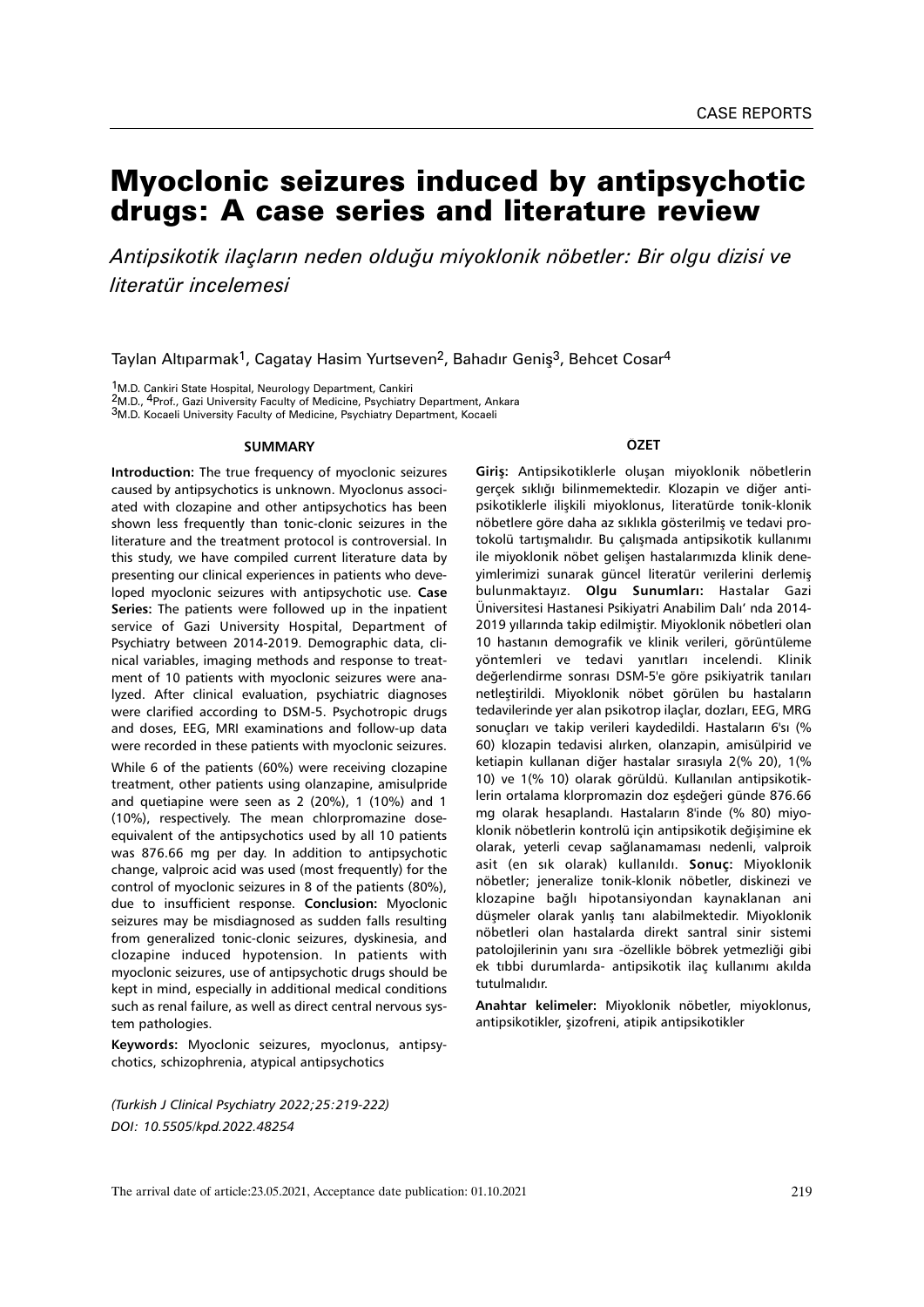## **INTRODUCTION**

Myoclonus is defined as sudden, jerky, generally non-rhythmic, involuntary movements. It can present either a movement disorder or a seizure (1). Myoclonic seizures are characterized as the same, brief, jerking spasms of muscles with loss of consciousness in generalized types. On the other hand, consciousness is preserved in focal myoclonic seizures (2).

Some medications and multidrug usage predispose to these conditions. Among first-generation antipsychotics, the greatest seizure risk is considered to be chlorpromazine [3,4]. Among secondgeneration antipsychotics, clozapine is the one with the greatest risk for myoclonic conditions (5,6). Only a few reports of myoclonus induced by olanzapine, quetiapine is available in the literature  $(7,8)$ .

We present our clinical experiences in ten patients who developed myoclonic seizures with the use of antipsychotics.

## **CASE SERIES**

#### **Subjects**

All of the patients were followed up in the inpatient service of Gazi University Hospital, Department of Psychiatry between 2014-2019. Verbal consent was obtained from all patients and data were analyzed retrospectively. The diagnoses of the patients were evaluated according to DSM-5 after a clinical interview. However, Schizophrenia subtypes were also defined in order to provide partial detail in the diagnostic contents. Psychotropic drugs and doses, EEG (electroencephalography) and CT (computerized tomography), MRI (magnetic resonance

imagining) diagnostic methods, drug therapies initiated, and clinical findings were recorded during the myoclonic event. Tests such as complete blood count, liver, kidney function tests, thyroid function tests, glucose, iron, folate, and vitamin B12 levels were performed to exclude other medical causes other than myoclonic seizures. The diagnosis and treatment of the patients were conducted in a multidisciplinary manner by psychiatry and neurology physicians. The patients did not have a primary neurological disease. However, sufficient information on medical comorbidities that may trigger myoclonic seizures could not be obtained in all patients because the relevant records could not be accessed adequately.

## **Statistical analysis**

SPSS 23.0 version was used in the analysis of patient data. Sociodemographic and clinical characteristics of the patients were evaluated using descriptive statistical methods such as percentage, number, mean and standard deviation.

#### **Case Analysis**

The demographic characteristics, drug data, electrophysiological and radiological features of patients are summarized in Table 1. There were 10 patients with myoclonic epileptic seizures under antipsychotic treatment. Neither they nor their family had an epilepsy history. Two  $(20\%)$  of the patients were female and 8 (80%) were male. The mean age was 24.2 years. Seven (70%) of them had a diagnosis of undifferentiated schizophrenia while 2 (20%) of them had a diagnosis of treatment-resistant schizophrenia and 1 (10%) was diagnosed as disorganized schizophrenia.

The mean duration of the disease was found to be

| Case<br>number                                                                                                                                                                                                                 | Age/<br>Gender | <b>Education</b>    | <b>Marital</b><br><b>Status</b> | Dx               | <b>Duration</b><br>of disease | <b>Used Antipsychotic/</b><br>Dose during myoclonic<br>seizure | CLP equivalent**                             | <b>Used</b><br>antiepileptic<br>drug | Dose of<br>antipsychotic<br>after seizure | <b>EEG/</b> Neuroradiological studies                                                                                           |
|--------------------------------------------------------------------------------------------------------------------------------------------------------------------------------------------------------------------------------|----------------|---------------------|---------------------------------|------------------|-------------------------------|----------------------------------------------------------------|----------------------------------------------|--------------------------------------|-------------------------------------------|---------------------------------------------------------------------------------------------------------------------------------|
| $\overline{1}$                                                                                                                                                                                                                 | 21/M           | University          | Single                          | Undif.<br>Sch    | 9 months                      | Clozapine/400 mg                                               | $800$ mg                                     | Valproic acid<br>800 mg              | $300$ mg                                  | Partial onset epileptic activity<br>No acute cranial pathology on MRI                                                           |
| 2                                                                                                                                                                                                                              | 23/M           | University          | Single                          | Dez<br>Sch       | 1 year                        | Clozapine/425 mg                                               | 850 mg                                       | Valproic acid<br>$600$ mg            | 325 mg                                    | Normal EEG findings<br>No acute cranial pathology on MRI                                                                        |
| 3                                                                                                                                                                                                                              | 20/M           | University          | Single                          | Undif.<br>Sch    | 8 months                      | Olanzapine/15 mg                                               | 300 mg                                       | Clonazepam<br>1 mg                   | 10 <sub>mg</sub>                          | Bilateral synchronous symmetrical<br>spike and polyspike and slow wave<br>discharges<br>No acute cranial pathology on MRI       |
| $\overline{4}$                                                                                                                                                                                                                 | 23/F           | Primary<br>School   | Single                          | Undif.<br>Sch    | 1 year                        | Olanzapine/15 mg                                               | $300$ mg                                     | Lorazepam<br>2 <sub>mg</sub>         | 10 <sub>mg</sub>                          | Intermittent generalized slow wave<br>activity (Larger amplitude in frontal<br>electrodes)<br>No acute cranial pathology on MRI |
| 5                                                                                                                                                                                                                              | 35/M           | Secondary<br>School | Married                         | Undif.<br>Sch    | 5 years                       | Clozapine/450 mg                                               | 900 mg                                       | Valproic acid<br>1000 mg             | 350 mg                                    | Paroxysmal, bilateral synchronous<br>symmetrical spikes<br>No acute cranial pathology on MRI                                    |
| 6                                                                                                                                                                                                                              | 21/F           | Secondary<br>School | Single                          | Undif.<br>Sch    | 9 months                      | Clozapine/400 mg                                               | 800 mg                                       | Valproic acid<br>$1000$ mg           | 300 mg                                    | Normal EEG<br>No acute cranial pathology on MRI                                                                                 |
| $7\phantom{.0}$                                                                                                                                                                                                                | 22/M           | Secondary<br>School | Single                          | Undif.<br>Sch    | 4 years                       | Amisulpride/400 mg<br>Quetiapine/800 mg                        | $300$ mg<br>1066.66 mg<br>(Total: 1366,66mg) | Valproic acid<br>$1000$ mg           | $400$ mg<br>$400$ mg                      | Paroxysmal, generalized high<br>amplitude spike and slow wave activity<br>No acute cranial pathology on MRI                     |
| 8                                                                                                                                                                                                                              | 27/M           | Secondary<br>School | Single                          | TR<br>Sch        | 8 years                       | Clozapine/600 mg                                               | $1200$ mg                                    | Valproic acid<br>1000 mg             | $600$ mg                                  | Normal EEG<br>No acute cranial pathology on MRI                                                                                 |
| 9                                                                                                                                                                                                                              | 22/M           | Secondary<br>School | Single                          | <b>TR</b><br>Sch | 2.5 years                     | Clozapine /350 mg                                              | 700 mg                                       | Valproic acid<br>$1000$ mg           | 350 mg                                    | Normal EEG<br>No acute cranial pathology on MRI                                                                                 |
| 10<br>M: Male, F: Female, Dx: Diagnosis, Undif. Sch: Undifferentiated schizophrenia, Dez Sch: Disorganized schizophrenia, TR Sch: TreatmentResistant schizophrenia, CLP: Chlorpromazine, MRI: Magnetic resonance imaging, EEG: | 28/M           | Secondary<br>School | Married                         | Undif.<br>Sch    | 6 years                       | Haloperidol/15 mg<br>Quetiapine/ 600 mg                        | 750 mg<br>800 mg<br>(Total: 1550 mg)         | Valproic acid<br>$1000$ mg           | 15 <sub>mg</sub><br>$300$ mg              | Normal EEG<br>No acute cranial pathology on MRI                                                                                 |

etroencephalography

Turkish J Clinical Psychiatry 2022;25:219-222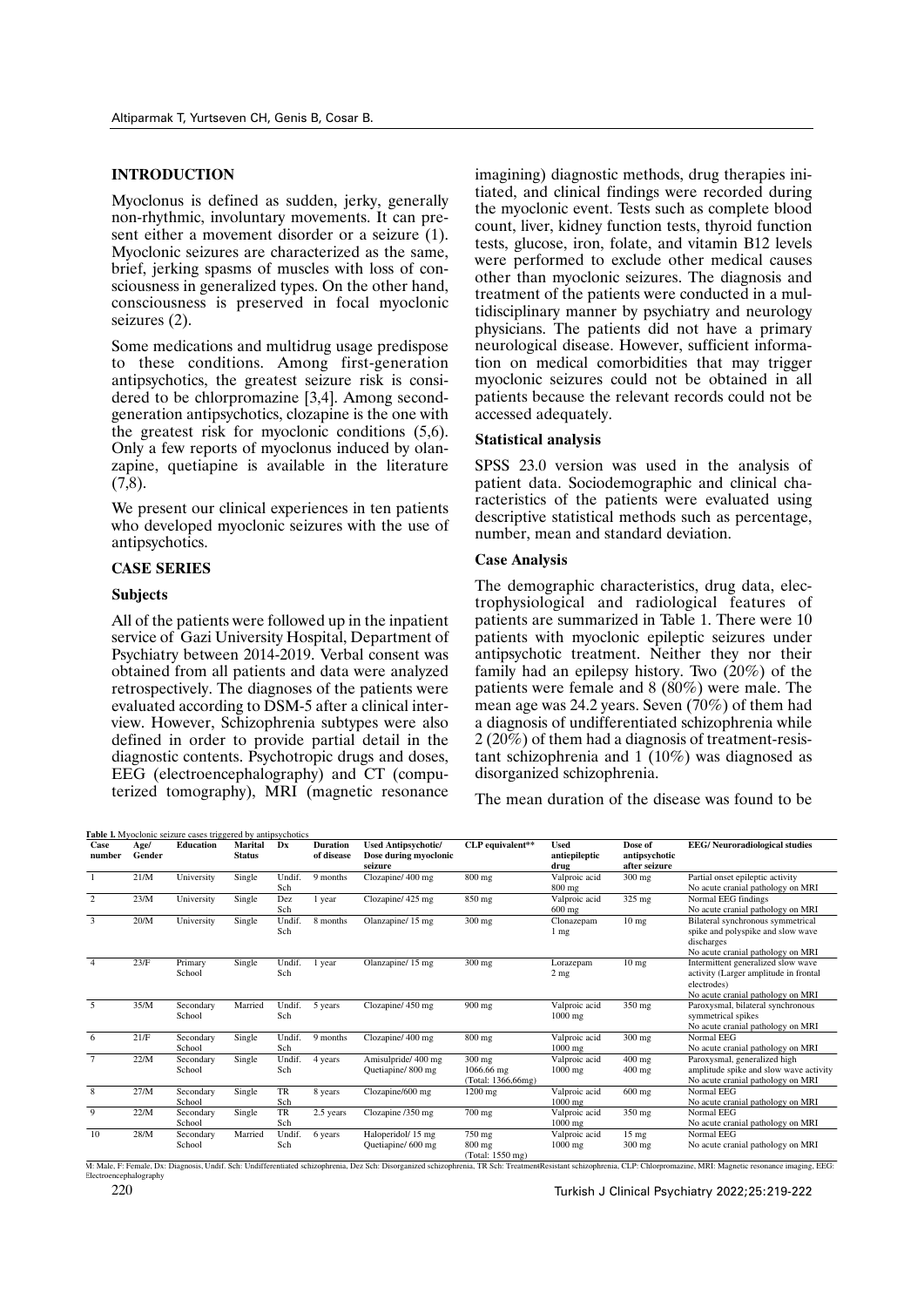33.5 months (between 8 and 96 months). Six (60%) of the patients were under clozapine treatment while others using olanzapine, amisulpride, and quetiapine, haloperidol, and quetiapine were found to be 2 (%20), 1 (%10), and 1 (10%) respectively. The average dose of clozapine use during myoclonic activity was found to be 437.5 mg per day. It was 15 mg per day for those using olanzapine. On the other hand, the average chlorpromazine dose equivalent of antipsychotics used by all 10 patients was found to be 876.66 mg per day. Those treated by clozapine were using 875 mg chlorpromazine equivalent antipsychotic per day while the chlorpromazine equivalent doses of those using olanzapine, amisulpride + quetiapine, and haloperidol + quetiapine were found to be 600 mg, 1366.66 mg, and 1550mg per day respectively. In 8 (80%) of the patients, valproic acid was used for the treatment of the myoclonic states. Lorazepam and clonazepam were the other two choices in two patients. After the myoclonic event, the average dose of clozapine use was found to be 370.8 mg per day, while this dose for olanzapine was 10 mg per day.

## **DISCUSSION**

Myoclonic seizures are observed in patients with specific myoclonic epileptic syndromes or occur as a result of hypoxic, infective, inflammatory, neurodegenerative, and toxin/ drug-associated conditions (9,10). The percentage of drug-related myoclonic seizures is substantial. Besides, it is frequently encountered, especially as one of the reasons for frequent consultation from non- neurologist physicians (10).

Older ages, neurodegenerative comorbidities, history of epilepsy, impaired renal functions, electrolyte imbalance, drugs (opioids, levodopa, quinolones, phenytoin, carbamazepine, amantadine, etc.), and multidrug usage predispose to this condition (9,10).

We detected that this situation occurred under the use of atypical antipsychotics in 9 patients and both typical and atypical antipsychotic combinations in 1 patient. Atypical antipsychotics lower the seizure threshold more and they are preferred more in clinical practice nowadays (11).

Six patients were using clozapine. Clozapine is known as the antipsychotic that reduces the epilepsy threshold mostly (12). It has also been reported to create any kind of seizure activity, and it is known to cause focal awareness seizures, focal impaired awareness seizures, atonic, tonic-clonic, or myoclonic seizures (3,5). Although generalized tonic-clonic seizures are frequently observed, we want to emphasize that myoclonic seizures may occur and may be encountered in daily practice (2).

While all patients who had a seizure with clozapine experienced these seizures at doses of 400 mg and above, in two patients using olanzapine seizures were seen on 15 mg doses. Seizures were observed in one patient using amisulpride 400 mg and quetiapine 800 mg; and in another patient, using 15 mg haloperidol and 600 mg quetiapine. In previous studies, with high doses (1,000 mg/day chlorpromazine equivalent), seizures were seen in 9% of the patients; with moderate doses, in 0.7% patients; and with low doses 0.3% of the patients (200 mg/day chlorpromazine equivalent) (13,14). Although rare, epileptic seizures can be observed even with low doses of antipsychotics, depending on the patient's epilepsy threshold and additional factors. In a report, status epilepticus was documented with minimal doses of CPZ  $(-1000 \text{ mg/d})$ in patients (15). The equivalent dose of chlorpromazine in which myoclonic seizures occurred was found to be 850 mg per day. This result seems to be consistent with the findings in the literature. Nevertheless, these EEG changes and seizures have been generally believed to be related to both the dose and plasma concentration. Also, it is possibly happening with rapid drug titration (1-4). EEG changes corresponded to the myoclonic events time wisely, especially in seizures. EEG recordings can be normal in these conditions (1).

In the treatment of these myoclonic events, the priority should be to reduce the dose or change the triggering drug (10). However, in daily practice, drug switching is compelling because the psychotic conditions of these patients were resistant, an agent such as clozapine had been switched on intentionally. So, we reduced the doses of these antipsychotics, and valproic acid (500-100mg/ day) was added to the treatment in 8 patients, benzodiazepine (lorazepam 2mg/day, clonazepam 1mg/day) in 2 patients. As with other seizure types, the use of GABAergic drugs has been effectively treated these myoclonic seizures due to the assumption that the underlying pathology is GABAergic inhibition (16,17). Levetiracetam is also used in myoclonic conditions, but it is rarely preferred with these psychiatric patients because of the dose-independent aggression and/ or psychotic side effects (18,19,20).

 Our access to some data in our cases (time of onset of the seizure, comorbidities) was incomplete due to various reasons (time-lapse, wrong remembering, missing notes, etc.). The incompleteness of these data creates a limitation and the results should be interpreted carefully in this direction.